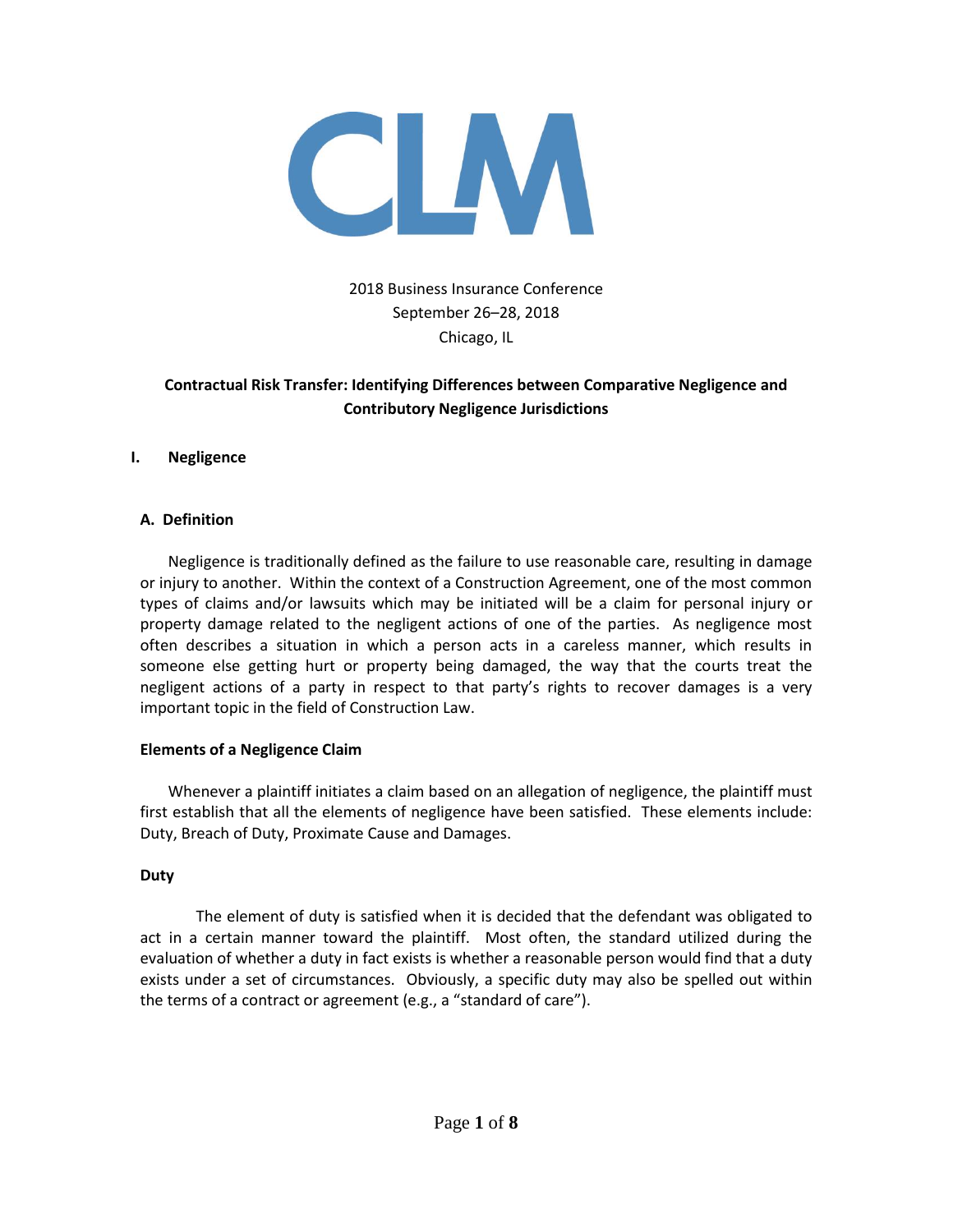### **Breach of Duty**

When establishing whether a defendant failed to properly act in a given scenario, the plaintiff must also establish that the defendant failed to exercise reasonable care in fulfilling its particular duty. This element must be satisfied for a successful negligence claim.

### **Proximate Cause**

As any negligence claim must also prove damages because of the defendant's failure to perform its duty, it is also required that such failure was the proximate cause of the plaintiff's injuries or damage. In a negligence case, an event that is sufficiently related to the injury alleged by the plaintiff can be deemed to be the proximate cause of the injury. The courts have applied a "but-for" test to prove proximate causation (whether the injury would have occurred but for the defendant's actions).

### **Damages**

As stated previously, for a successful negligence claim, actual damage must also be present. It is not enough that a defendant has not exercised reasonable care, the plaintiff must also be able to prove a sustained damage because of the negligence of the defendant.

# **B. Contributory vs. Comparative Negligence**

Contributory Negligence is defined as negligent conduct on the part of a plaintiff or injured party which contributes to the negligence of the defendant in causing the injury or alleged damage. There are several Jurisdictions in the United States which follow the "Pure Contributory Negligence" doctrine which states that an injured party cannot recover any damages if the plaintiff has contributed to the injury or damages in any way. The jurisdictions which follow this rule prohibit recovery in the event the plaintiff's actions have in any way contributed to the loss.

Conversely, the concept of Comparative Negligence serves to apportion damages between the parties based on the proportionate share of fault in any action, claim, or loss. As such, under those Jurisdictions which follow the Comparative Negligence rule, a plaintiff's negligence will not bar recovery, but the amount of awarded damages will be reduced based on the plaintiff's percentage of fault. There are certain States which have adopted a "Pure Comparative Negligence" rule which will allow a plaintiff to recover damages even if said plaintiff is up to 99% at fault (their damages will be reduced, however, based on their degree of fault). Several other States have adopted a "Modified Comparative Negligence" rule which states that a plaintiff cannot recover if their percentage of liability reaches a certain threshold level (e.g., 50% or 51%).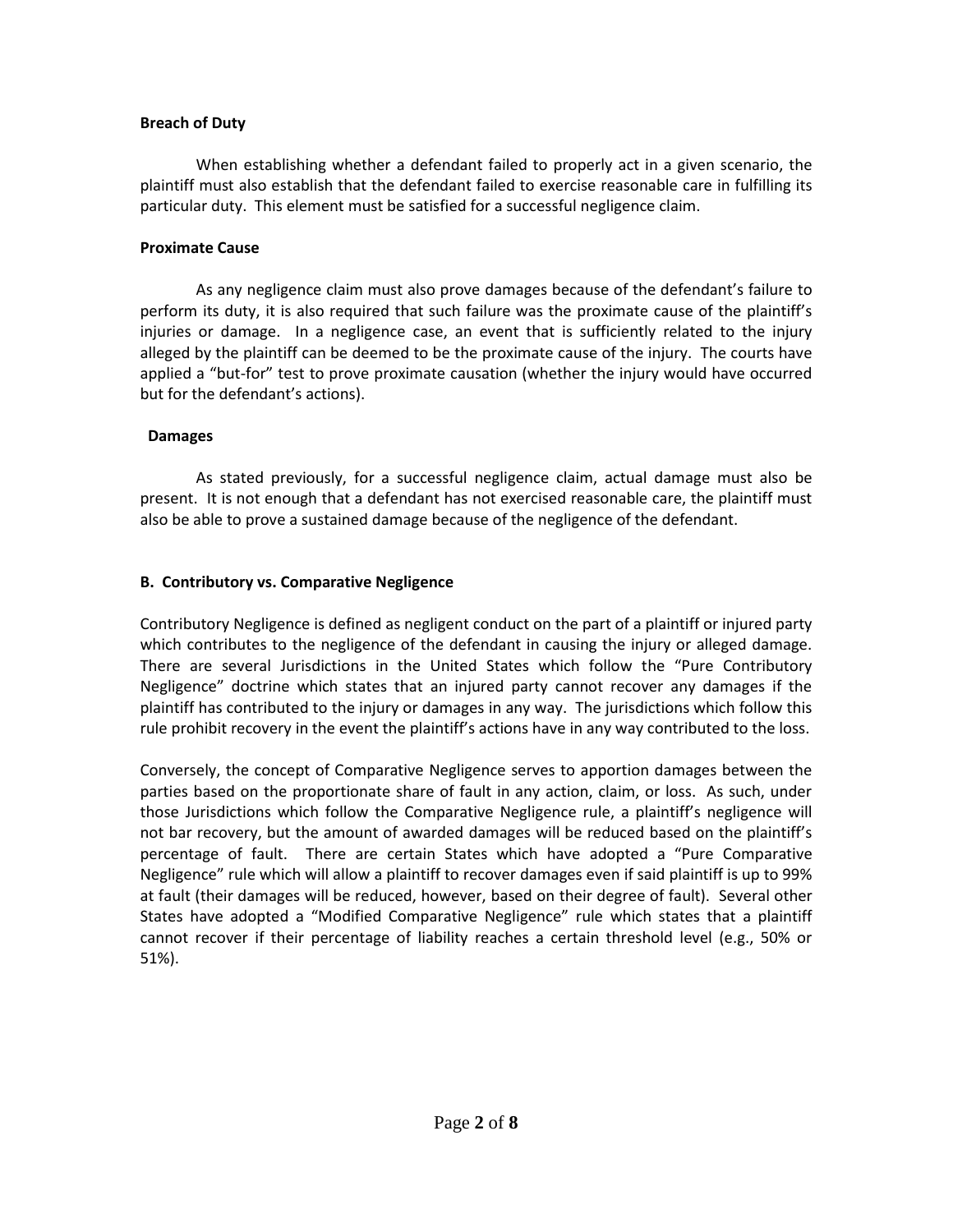### **Jurisdictional Treatment**

4 States plus the District of Columbia recognize the Pure Contributory Negligence rule:

Alabama, Maryland, North Carolina, Virginia and Washington D.C.

12 States recognize Pure Comparative Negligence:

Arizona, Alaska, California, Florida, Kentucky, Louisiana, Mississippi, Missouri, New Mexico, New York, Rhode Island and the State of Washington

10 States follow the 50% Bar Rule:

Arkansas, Colorado, Georgia, Idaho, Kansas, Maine, Nebraska, North Dakota, Tennessee and Utah

23 States follow the 51% Bar Rule:

Connecticut, Delaware, Hawaii, Illinois, Indiana, Iowa, Massachusetts, Michigan, Minnesota, Montana, Nevada, New Hampshire, New Jersey, Ohio, Oklahoma, Oregon, Pennsylvania, South Carolina, Texas, Vermont, West Virginia, Wisconsin and Wyoming

The last remaining State, South Dakota, follows a hybrid called the "Slight / Gross Negligence Comparative Fault Rule" which deems that a plaintiff is barred from recovery for anything other than slight negligence.

# **II. Contractual Risk Transfer**

#### **A. Importance**

Often, one party to an agreement will seek to limit its liability regarding any loss, claim, cause of action or suit related to bodily injury, property damage or both. This limitation of liability is accomplished via the transfer of risk within the provisions of an indemnity or hold harmless clause. In these types of provisions, one party will agree to hold the other party (or number of parties) harmless for several specified actions, errors, omissions, injuries or damages. As such, the indemnifying party are then required to protect the party seeking the indemnity in the event of any financial harm sustained because of the specified actions.

In a typical Construction Contract indemnification, a lower tier contractor will be obligated to return the upper tier party to the same financial condition that existed prior to the loss or claim. (Additionally, the lower tier contractor will also be required to fund all defense costs related to the defense of such claim).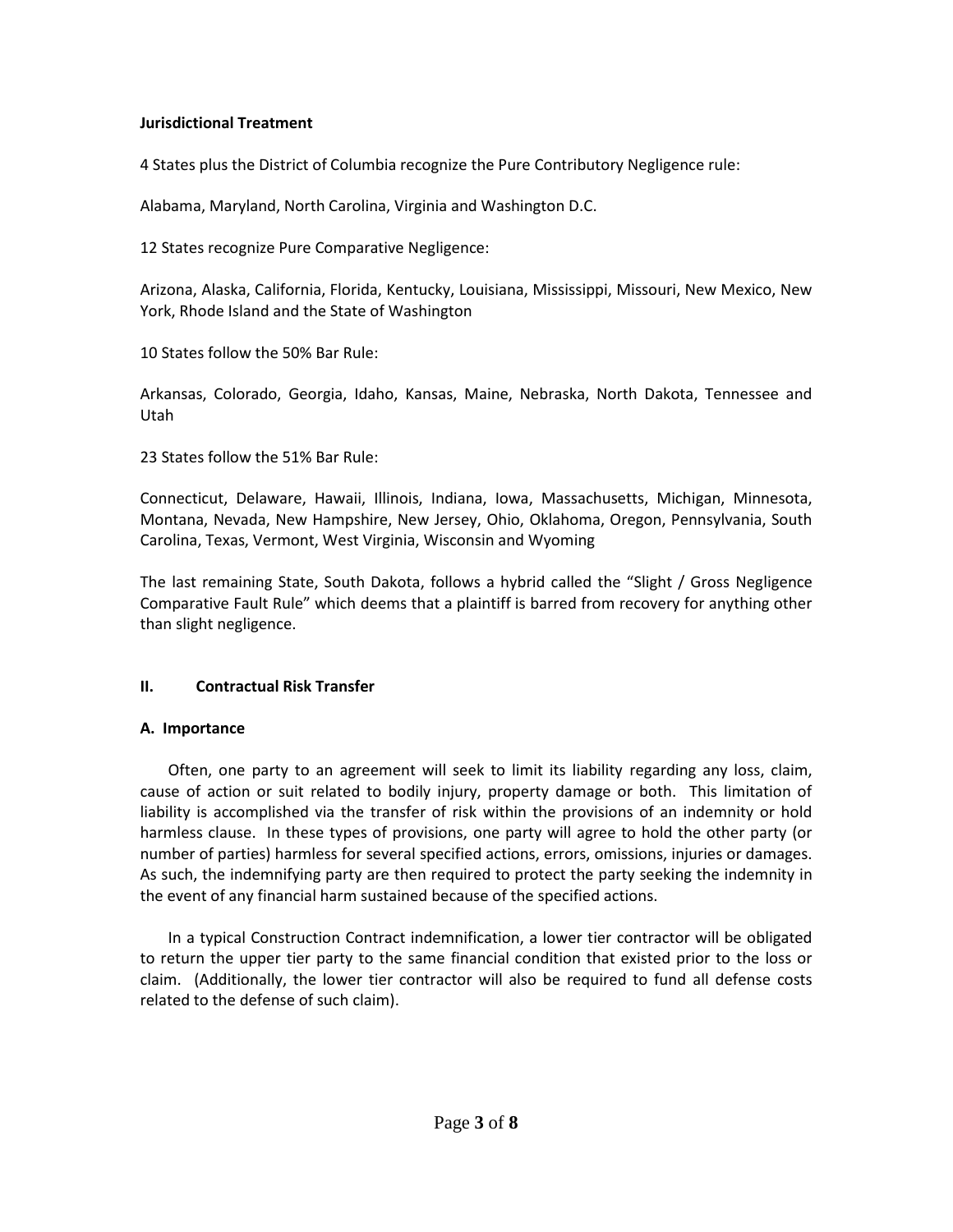Hold Harmless provisions serve a similar purpose wherein they will protect the upper tier party from those liability effects stemming from the injury, claim or suit in question. The Hold Harmless provisions will place the lower tier contractor in the shoes of the upper tier party, thereby shielding the upper tier party from liability.

Consequently, Indemnity and Hold Harmless language (and Contractual Risk Transfer protocols in general) serve an immense benefit to an upper tier party when executing an agreement related to construction.

### **Up-Stream Parties**

As stated, whenever a General Contractor is hiring a Subcontractor (and any subsequent lower-tier subcontractors) to perform work or provide services, the Agreement tied to such services will invariably contain a few indemnities or hold harmless provisions. Moreover, the General Contractor will also include a list of indemnified parties within such provisions which will include the Owner, Lender and other upper tier parties.

Most States, however, will articulate that the protections offered by any such language be limited to those instances where the indemnifying party is deemed negligent, or more importantly, will eliminate the rights of the upper tier party to be protected for its own negligent actions. For example, within NYS, General Obligations Law 5-322.1, any language which purports to indemnify a party within an agreement related to construction, renovations, or remodeling for such party's own negligence will be deemed void and unenforceable. As such, it is of importance that the drafting of such provisions bears in mind the applicable jurisdiction governing the Agreement, as well as the court's treatment of such language.

#### **Down-Stream Parties**

For the Subcontractor executing these types of agreements and agreeing with these types of provisions, the important thing to consider is that the concept of limitation of liability must be recognized and that any provisions which seek to place all liability on the Subcontractor, regardless of fault, should be analyzed and negotiated in advance prior to execution. It is of paramount importance to recognize that there are certain types of provisions which purport to have a Subcontractor indemnify a party for that party's own negligence, and these types of provisions must be understood and most often rejected during the negotiation period.

# **B. Types**

Contractual Risk Transfer may be accomplished in a few ways. For the purposes of this discussion, however, we will focus our attention on the Insurance Requirements which should be included within any agreement transmitted to a Down-Stream Party, as well as the Indemnity Provisions to be included within any such agreement.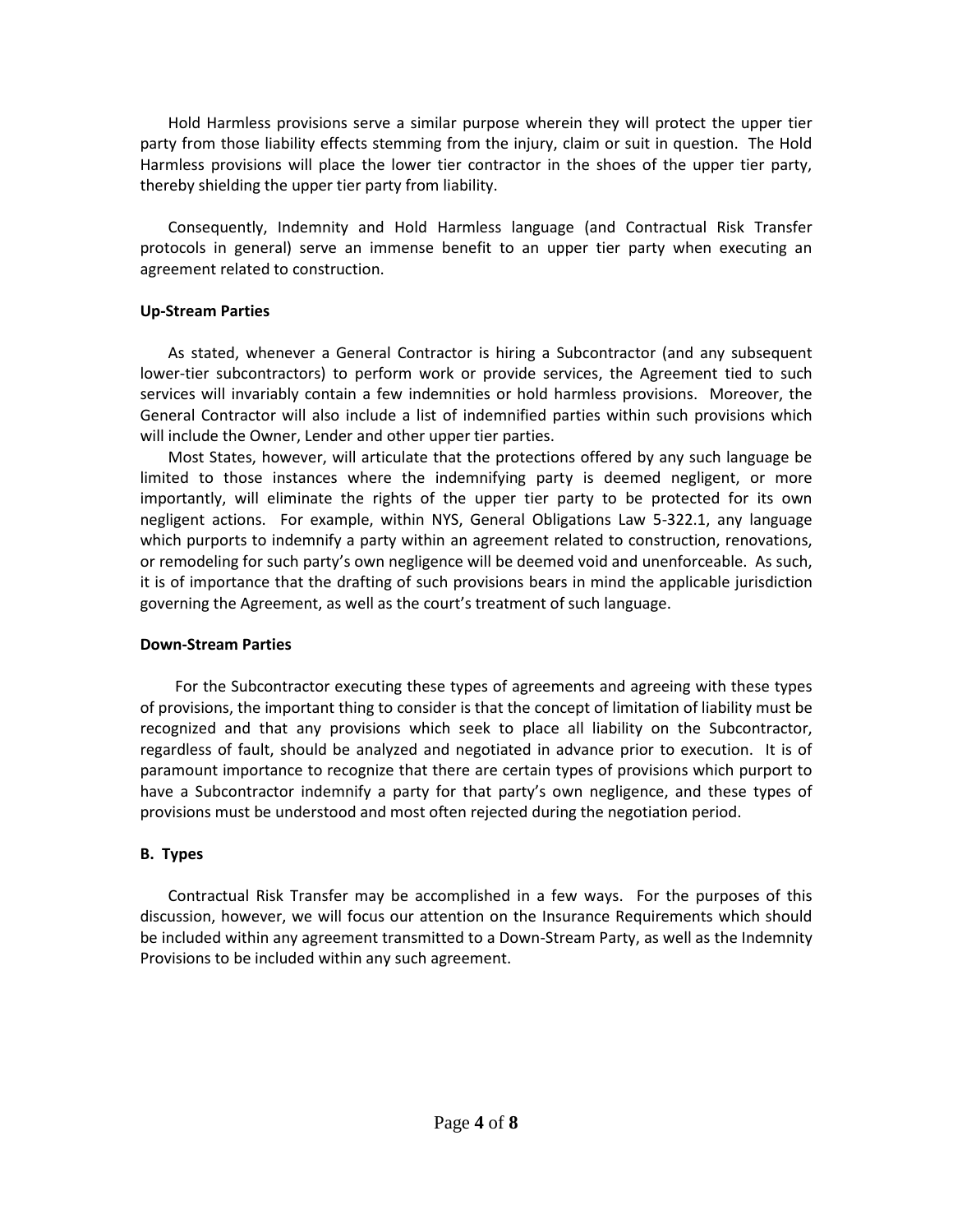#### **Insurance Requirements**

Typical Insurance Requirements will include a Subcontractor's and any lower-tier subcontractor's obligation to maintain always during the performance of any work, insurance policies with the limits and endorsements specified within the contract language. There will also typically be a reference to allowable Am Best ratings for size and strength of Carrier, as well as the limit of allowable deductible or self-insured retention.

Coverage should be required on a primary/non-contributory basis and will also be required to be "occurrence" based (apart from Professional Liability). While a Certificate evidencing such coverage is always required, it is also a very prudent requirement to state that complete copies of the policies may also be requested, and that Subcontractor must furnish same with promptness.

Additional requirements also include Waiver of Subrogation, Notice of Cancellation and the provision of coverage for all Additional Insureds via appropriate endorsements. One thing to be cognizant of is a recent trend within the industry as related to the requirement of Privity of Contract between parties when seeking AI status. It should be noted that certain Blanket Additional Insured Endorsements will restrict coverage to those parties "with whom" the Subcontractor has agreed within a written contract or agreement to provide additional insured status to.

This has proven to create several issues recently as it is very rare that all parties granted AI status will execute the agreement with a Subcontractor. As such, it is imperative to identify which AI endorsements will be acceptable and careful attention must be paid to ensure that no such privity requirement exists.

An example of the type of AI Endorsement which requires Privity of Contract is the CG 20 33. This endorsement reads that *Who is an insured is amended to include as an additional insured any person or organization for whom you are performing operations when you and such person or organization have agreed in writing in a contract or agreement that such person or organization be added as an additional insured on your policy.* The operative language within this endorsement is the phrase "when you and such person or organization have agreed in writing". This restricts AI status to only those entities executing the agreement.

Inversely, the CG 20 38, has an added paragraph which states that included as an additional insured is "any other person or organization you are required to add as an additional insured under the contract or agreement described above". This distinction is key in adding any other party who may be listed within the agreement as an additional insured and eliminates the concern related to privity.

Indemnity provisions within a contract are only as good as the indemnifying party's ability to satisfy its indemnity obligations. As the AI requirements are separate and distinct from the indemnity clause, it must be noted that in these scenarios where privity is required, a Subcontractor may believe that their insurance will cover a loss, however, the loss may be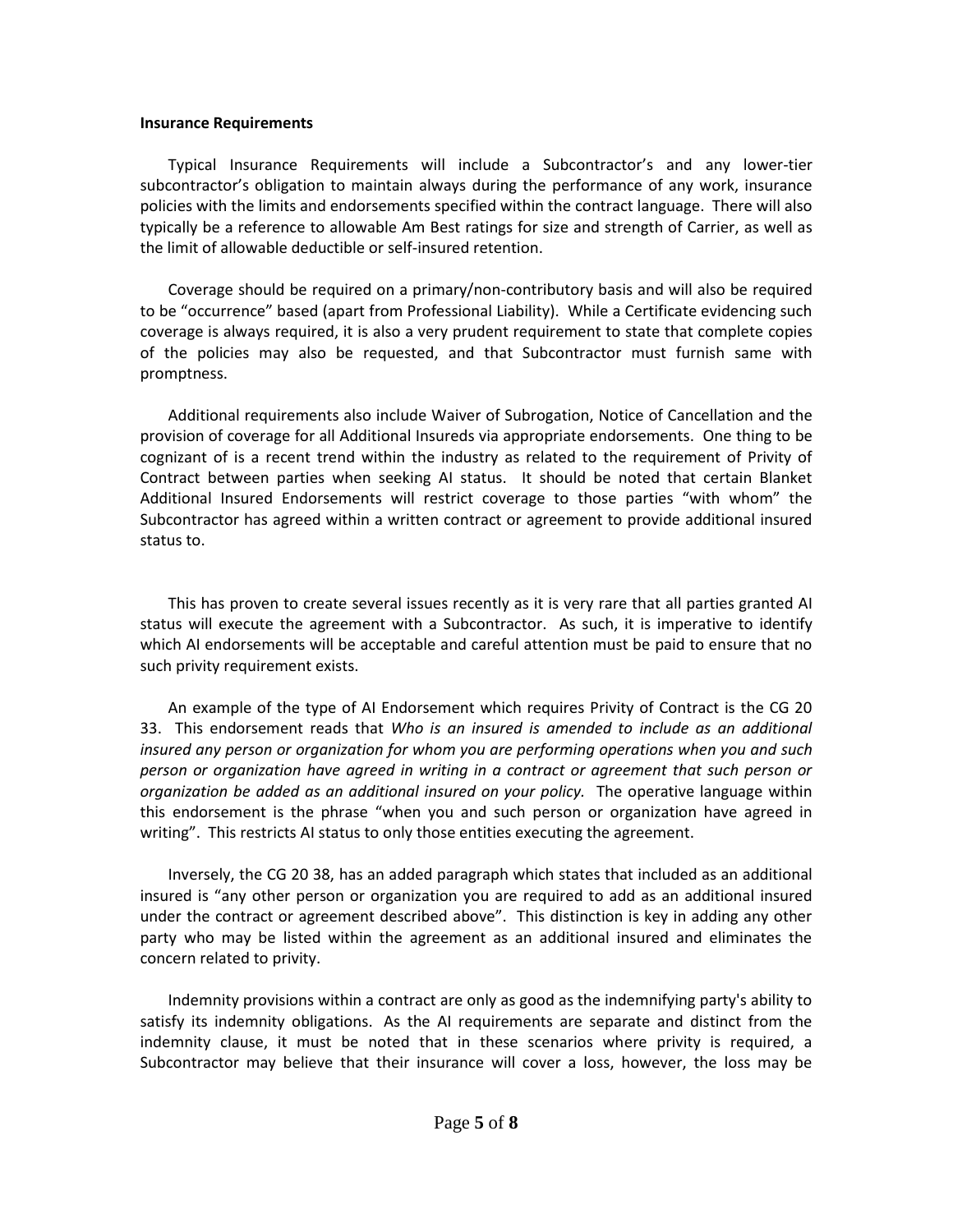denied by the insurance carrier due to this concern, and consequently, through the indemnity provision, the Subcontractor may be on the hook for the loss out of its own pocket.

All policy language should be reviewed to ensure that the phrase "when you and such person have agreed in writing" is not present, otherwise AI status will not apply to any party not executing the Agreement, and the indemnification may force a down-stream party to pay any loss directly out of pocket.

### **Each State's Treatment of an Indemnity Provision**

Each of the 50 States handles the indemnity provisions within an Agreement in a unique way (although there are many similarities between some states) and as such, it is worth noting the differences between each of the 50 State's treatment of contractual indemnity.

The three types of Indemnity Agreements which are seen most typically are as follows: Limited, Intermediate and Broad Form. Each jurisdiction treats these types of indemnity clauses differently and forty-five (45) states have enacted some form of an anti-indemnity statute which limit the enforcement of certain types of indemnity agreements in construction contracts.

# **How the Executing Party may respond to Provisions Addressing Indemnity**

As stated, each state treats an indemnity provision differently, and as such, it is important to note the distinction between each particular state's treatment of an indemnity clause and how such treatment may impact a party's ability to respond to a proposed contractual provision.

For example, within the State of California, within the context of a Construction Contract, neither a public or private owner can force a subcontractor to indemnify or insure another party for that party's "active negligence or willful misconduct". Additionally, within the same Civil Code section, there is a statutory treatment of a subcontractor's requirement to name a GC, CM or another Subcontractor as an Additional Insured. This Statute, Civil Code 2782(a) prohibits insuring such parties for their own negligent actions also.

This statutory text takes a broad form indemnity prohibition further than many other states as it expressly prohibits insuring a party against its own negligence, not just indemnifying a party in such situations. Inversely, the State of Pennsylvania has no limitation or prohibition on any Broad Form Indemnity provision. In fact, provided the language is clear and unambiguous, in Pennsylvania, a party may indemnify another party for its own negligent acts, errors or omissions.

It is important to note the distinctions which exist from jurisdiction to jurisdiction when proposing modifications to an agreement which is presented for execution. One party may often be able to point to a statutory prohibition on certain types of indemnity provisions which will make the negotiation process painless and straight forward.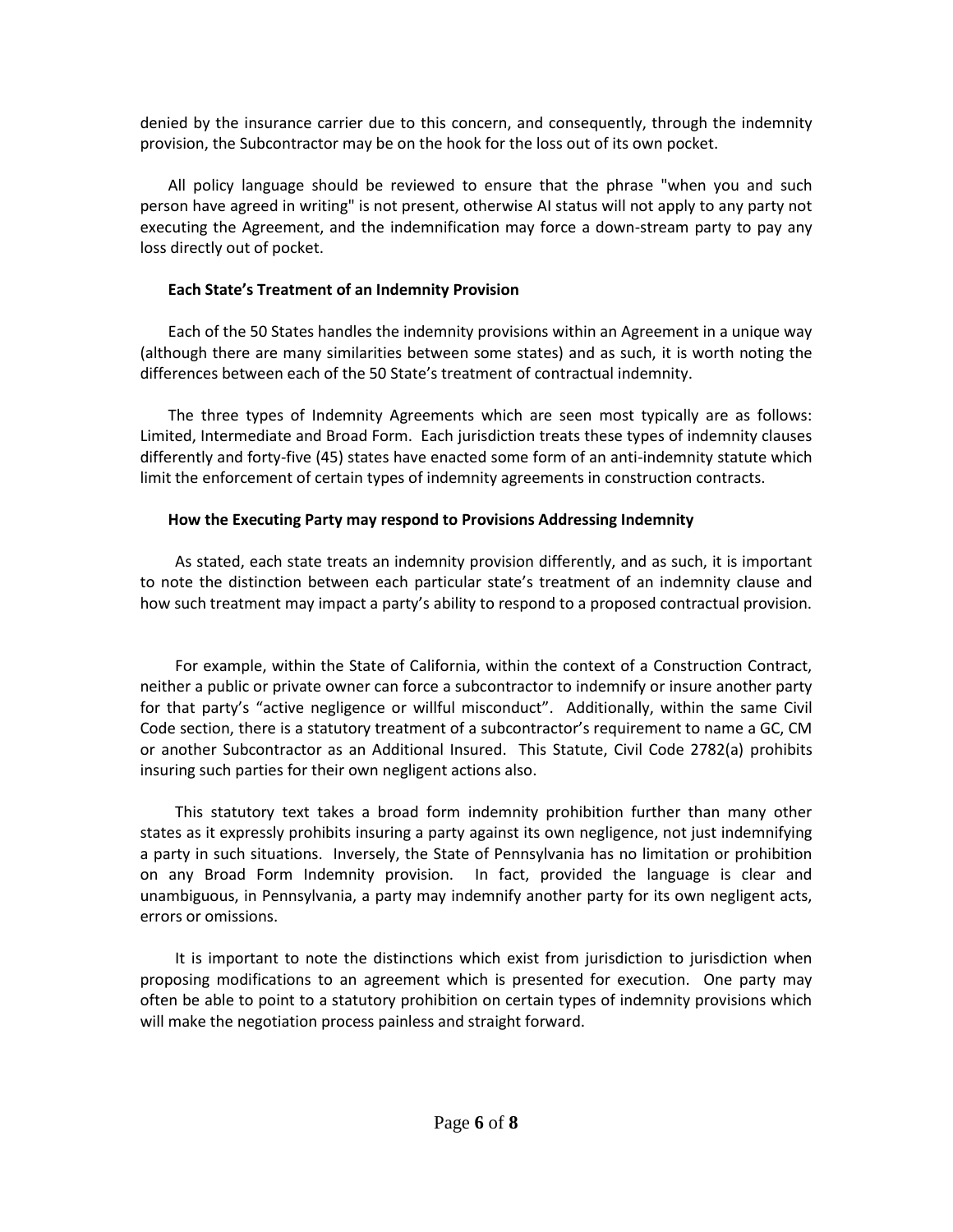### **III. Case Law Related to Risk Transfer**

# **A. Contributory Negligence Jurisdictions**

### **Bar on Recovery**

Contributory Negligence is negligent conduct on the part of the injured party which in some way contributes to the injury or damage alleged within a case. In States which follow the "pure contributory negligence" rule, a damaged party cannot recover any damages even if it is only 1% at fault. In these jurisdictions, even the slightest amount of contributory negligence will bar all recovery, regardless of how egregious the defendant's conduct may be. There are 4 States, as well as the District of Columbia which subscribe to this philosophy.

These states are Alabama, Maryland, North Carolina, Virginia and Washington D.C. In Alabama, the controlling case law is *John Cowley & Bros., Inc. v. Brown, 569 So.2d 375 (Ala.*  1990). This decision sets the tone that any entitlement to damages is defeated in the event plaintiff is negligent. In Maryland, the controlling case law is *Board of County Comm'r of Garrett County v. Bell Atlantic, 695 A.2d 171 (Md. 1997).* This decision articulates that if a plaintiff contributes to his damages, he will be barred from recovery. Similarly, North Carolina, Virginia and D.C. have similar case law which will be discussed.

# **A. Comparative Negligence Jurisdictions**

# **Pure Comparative Jurisdictions**

In a Pure Comparative Negligence Jurisdiction, a plaintiff may recover damages even if it is 99% at fault in a case. Although the amount of recovery will be reduced in proportion to fault, there is no bar to recovery in these states. There are 12 states which recognize this treatment and proportionate reduction in damages (without bar) and they are: Alaska, Arizona, California, Florida, Kentucky, Louisiana, Mississippi, Missouri, New Mexico, New York, Rhode Island, and the State of Washington.

Each of these states has a controlling case decision or statutory regulation which dictates that recovery will not be barred regardless of percentage of fault.

# **Modified Comparative Jurisdictions**

The remaining states follow some form of a modified comparative negligence rule which holds each party responsible for its own pro rata share of negligent conduct (like the pure comparative negligence jurisdictions) however, if a plaintiff's own negligence reaches a certain threshold, either 50% or 51%, then the party is barred from recovery (like pure contributory negligence).